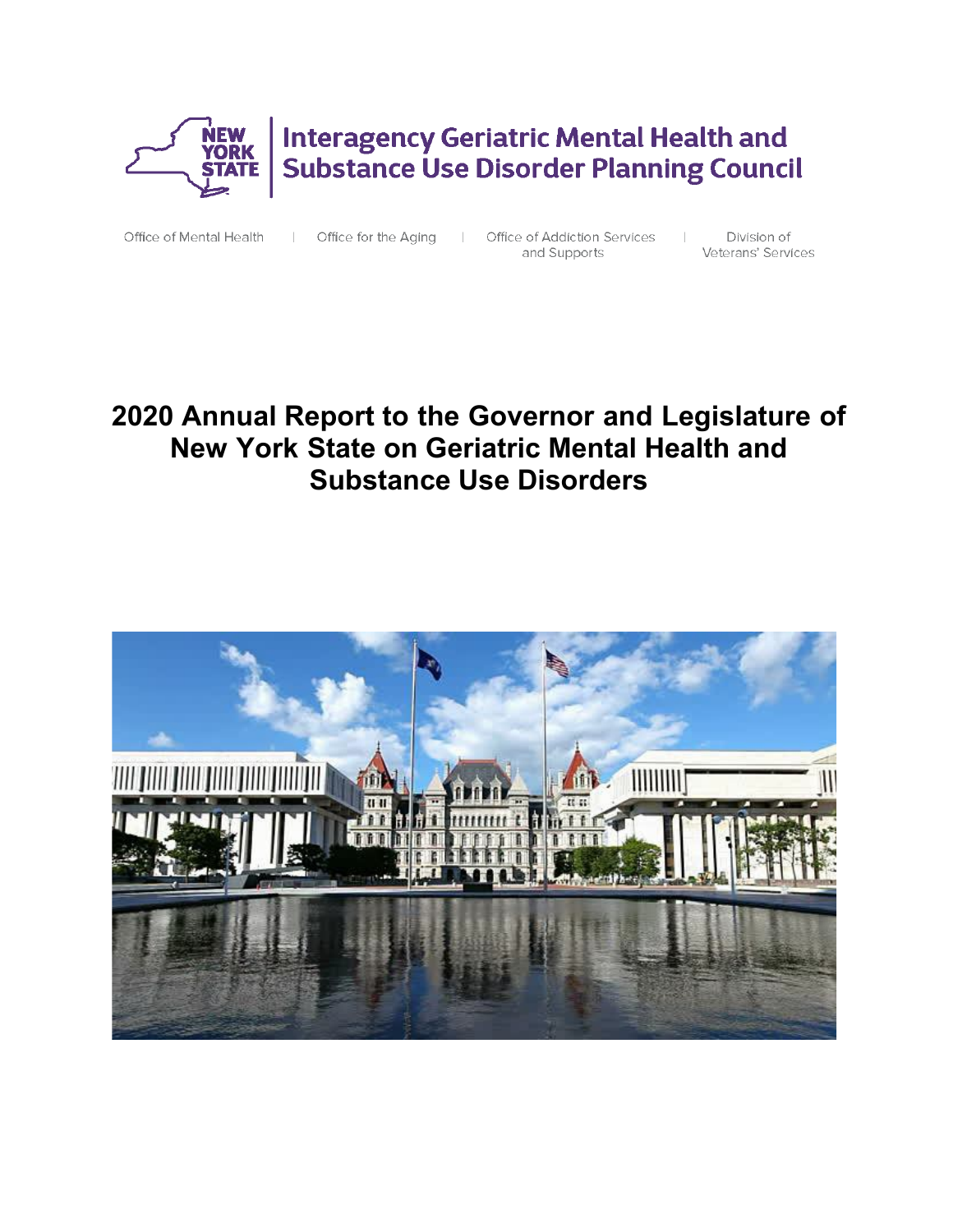

# **Interagency Geriatric Mental Health and Substance Use Disorder Planning Council**

Office of Mental Health

Office for the Aging |

Office of Addiction Services and Supports

Division of Veterans' Services

 $\mathbb{R}$ 

## **INTRODUCTION**

New York State continued to advance its efforts to meet the behavioral health and aging services needs of its older adult population in 2020, while operating within the context of the COVID-19 pandemic. The world-wide public health emergency had significant impacts on the provision of mental health and substance use disorder services and accelerated the rapid expansion of telehealth. Statewide, the proportion of Medicaid claims for telehealth services from OMH licensed clinics climbed from 35% in March 2020 to 91% in April 2020–an increase of 56%.

The pandemic also highlighted the disparities in access and gaps in services in many communities, with an acute impact on the older adult population, individuals receiving mental health or addiction services and supports, and communities of color.

The Interagency Geriatric Mental Health and Substance Use Disorder Planning Council (the Council) collaborated in several important areas affecting the behavioral, physical, and psychosocial health needs of the state's older adult population. Examples of work accomplished to address the geriatric behavioral health and other needs of the residents of New York in 2020 are noted in this report. They include but are not limited to:

- Aging in place initiatives to expand possibilities for those with serious mental illness to transition to or continue to live and age in place in the most integrated and least restrictive community settings possible;
- Age-friendly planning grants awarded to 14 counties across the state to incorporate agefriendly community principles into all relevant policies, plans, ordinances, and programs;
- A long-term care planning project to address the emerging needs of New York's aging population as individuals transition to community-based settings;
- NYSOFA's expansion of the "animatronic pet pilot" to combat social isolation and depression among older adults;
- Online certificate programs and training for case managers and other practitioners serving older adults and persons with disabilities;
- OMH and NYSOFA continued as host of SUNY Albany School of Social Welfare students in the Internships in Aging Project (IAP);
- The *Partnership Innovation for Older Adults* (PIOA) geriatric service demonstration program grant projects, made possible by the Geriatric Mental Health Act, completed the fourth of five years of operation in 2020.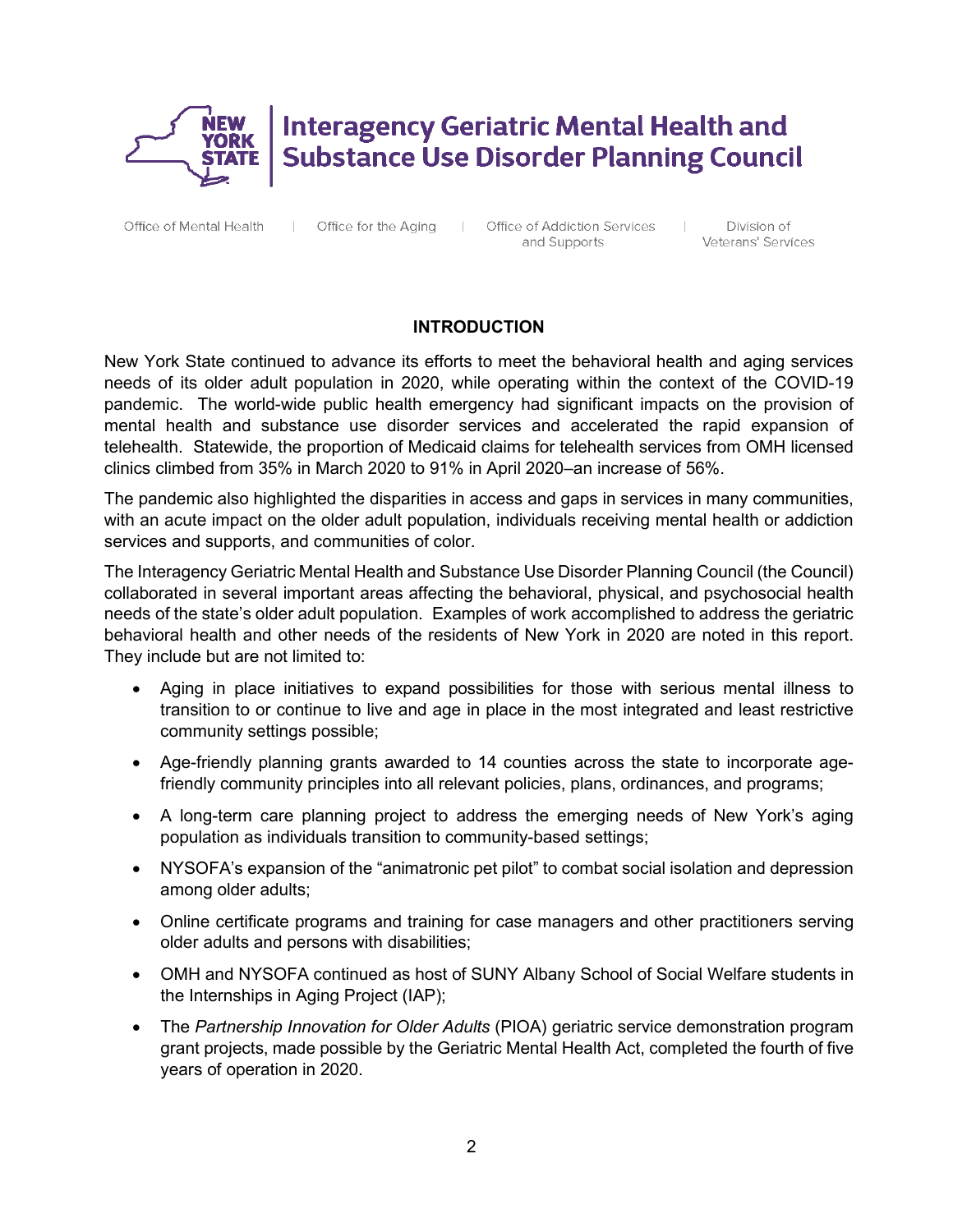#### **GERIATRIC MENTAL HEALTH ACT**

New York State enacted the Geriatric Mental Health Act in 2005. The law authorized the establishment of an Interagency Geriatric Mental Health Planning Council, a geriatric service demonstration program, and a requirement for an annual report to the Governor and the Legislature with a long-term plan regarding the geriatric mental health needs of the residents of New York. Funding to establish the geriatric service demonstration program was first approved during the state's 2006-07 budget year, and the legislation called for service demonstration projects in areas such as community integration, improved quality of treatment in the community, integration of services, workforce development, family support, finance, specialized populations, information clearinghouse, and staff training.

Amendments to the Geriatric Mental Health Act in 2008 expanded the scope of the Council to include chemical dependence and veterans. The amendments also changed the formal name of the Council to the Interagency Geriatric Mental Health and Chemical Dependence Planning Council (now the Interagency Mental Health and Substance Use Disorder Planning Council); increased membership from 15 to 19 members; added the Commissioner of Alcoholism and Substance Abuse Services (now the Office of Addiction Services and Supports) and the Directorof the Division of Veterans' Affairs (now the Division of Veterans' Services) as co-chairs of the Council; added the Adjutant General as an ex-officio member of the Council; and changed requirements for Council recommendations and joint annual reports to address both geriatric mental health and chemical dependence needs.

In acknowledging the importance of aging in place, the law was amended in 2018 to foster and support collaboration between licensed or certified providers of home care services and mental health providers for the integration of health and mental health care as part of the geriatric service demonstration program. In 2019, amendments to the statute changed the formal name of the Council to the Interagency Geriatric Mental Health and Substance Use Disorder Planning Council and noted that providers of substance use disorder and/or compulsive gambling services and providers of health and aging services were able to receive Office of Mental Health geriatric service demonstration program grants in areas such as community integration, improved quality of treatment in the community or in residential facilities, workforce programs, veterans as a specialized population, information clearinghouse, and staff training.

#### **COUNCIL MEMBERSHIP**

The Interagency Geriatric Mental Health and Substance Use Disorder Planning Council iscomposed of the following 19 members:

- The Commissioner of the Office of Mental Health (OMH), Co-chair of the Council;
- The Director of the Office for the Aging (NYSOFA), Co-chair of the Council;
- The Commissioner of the Office of Addiction Services and Supports (OASAS), Co-chair of the Council;
- The Director of the Division of Veterans' Services (DVS), Co-chair of the Council;
- One member representing the Office for People with Developmental Disabilities (OPWDD);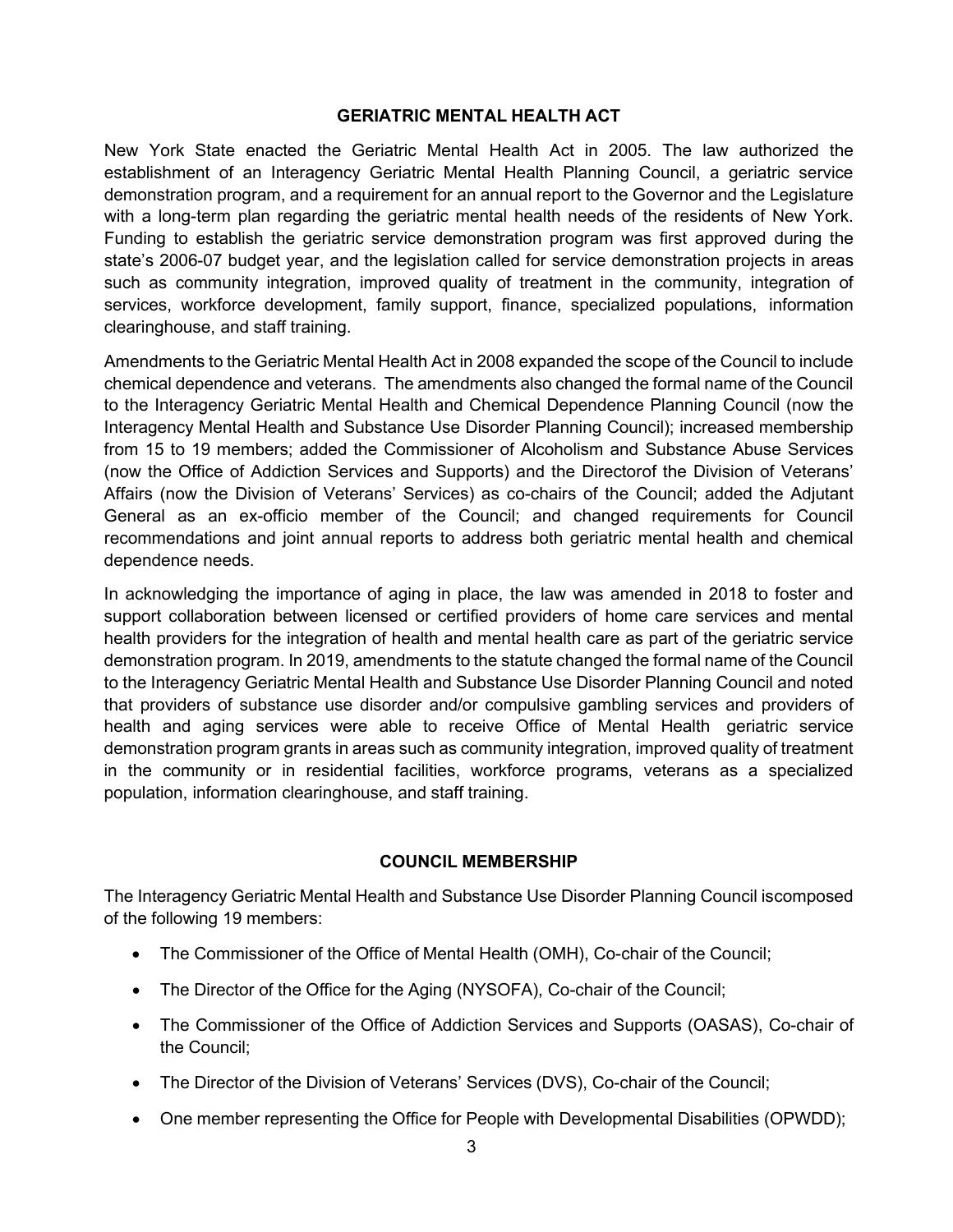- The Adjutant General;
- One member representing the Justice Center for the Protection of People with Special Needs;
- One member representing the Department of Health (DOH);
- One member representing the Education Department and the Board of Regents;
- One member representing the Office of Children and Family Services (OCFS);
- One member representing the Office of Temporary and Disability Assistance;
- Four members appointed by the Governor;
- Two members appointed by the Temporary President of the Senate; and
- Two members appointed by the Speaker of the Assembly.

## **COUNCIL COLLABORATION**

The Council and its members continued to collaborate in several important areas affecting the behavioral, physical health, and psychosocial needs of older adults in New York State in 2020. OMH hosted the quarterly meeting of the Geriatric MHSUD Interagency Council on 2/27/20. Due to COVID 19 state-wide public gathering restrictions instituted in March 2020, Council meetings held during 2020 were virtual and/or telephonic, and included reporting on work related to:

- Enhancing collaboration between behavioral health and long-term systems of care to meet individual needs;
- An overview of data collected from the current round of geriatric service demonstration grant projects, titled "Geriatric Service Demonstration Data: A Deeper Dive" presented to the Interagency Geriatric MHSUD Planning Council;
- Telephonic support for older adults through NY Connects, county operated telephone reassurance programs, peer-to-peer non-crisis warmlines, and the activation of the OMH NY Project Hope Emotional Support Hotline for additional support during the COVID-19 public health emergency. [https://nyprojecthope.org](https://nyprojecthope.org/)
- OMH initiated the O-Agency Link-Outreach-Vaccinate (O-LOV) COVID-19 Vaccination Program in December 2020 to help individuals with behavioral health conditions access the new COVID-19 vaccines. Collaborating with OASAS, OPWDD, OTDA, and OCFS, OMH developed a program to vaccinate service recipients and staff of programs of all four Oagencies throughout the state.
- Continued work by the Enhanced Multi-Disciplinary Teams (E-MDT) in New York State to investigate and intervene in complex cases of elder abuse;
- An update on OMH's aging in place demonstration project to provide immediate access to long-term services and supports in the community for individuals identified as long stay patients or those at risk of becoming long stay patients of OMH state operated residences;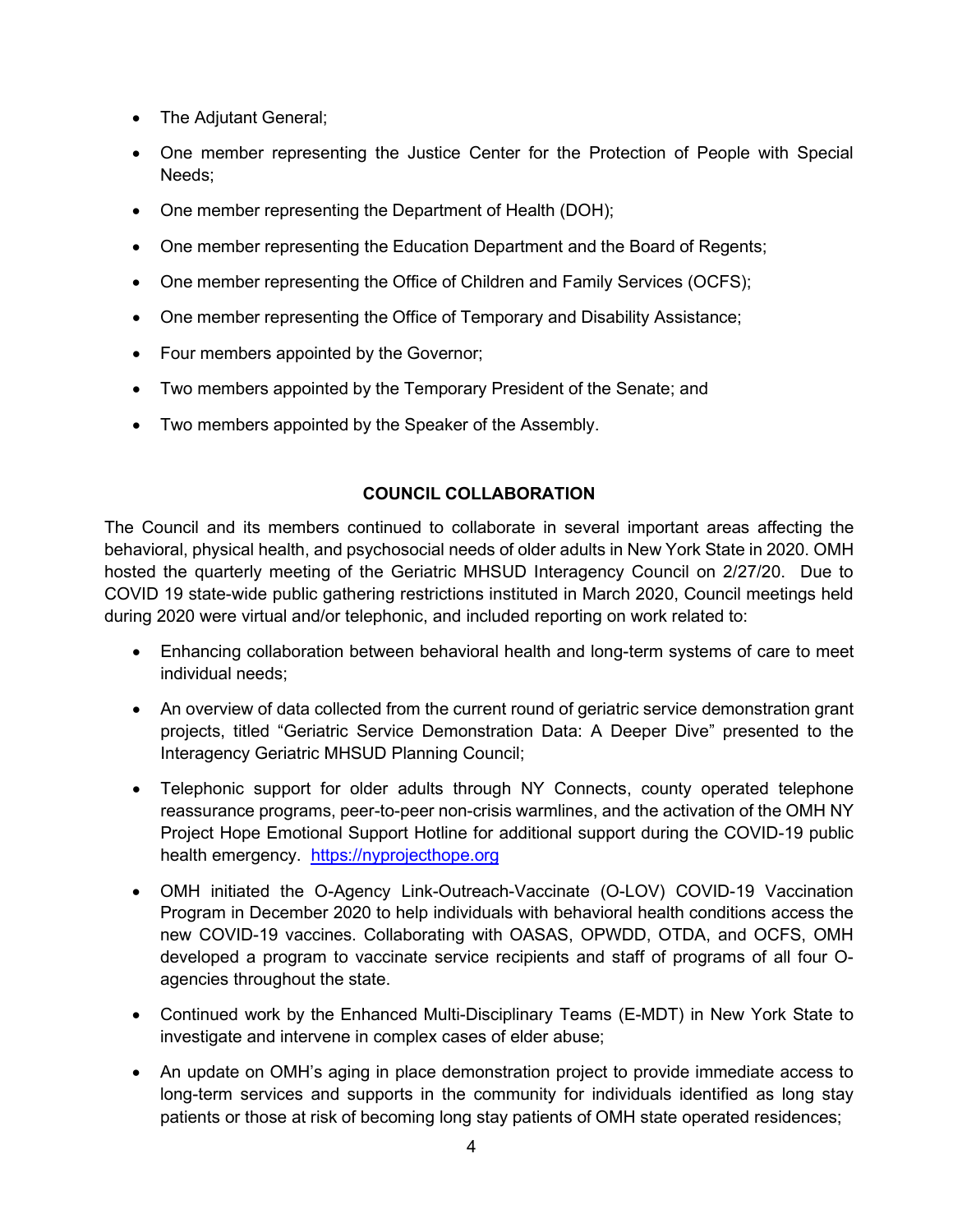- Adoption of OMH and OASAS telemental health regulatory flexibility around treatment and service planning to increase access to services during the public health emergency;
- OMH Office of Consumer Affairs Community Survey to review recipients of service's perspective on telehealth (statistics are for those age 55+), which showed a large increase with 88% of those surveyed participating in telehealth services, 86% participating from home, 85% found the experience easy and effective, and 12% felt uncomfortable or very uncomfortable using telehealth services. Of those surveyed, 24% reported that telehealth allowed them to connect with providers more than before.
- Initial planning for the fifth round of geriatric service demonstration program grants;
- Opening dialogue with NYS Department of Health (DOH) on the impacts of newly proposed regulations on individuals living with serious mental illness concerning the eligibility process for personal care services (PCS), consumer directed personal assistance program services (CDPAS), and managed long-term care (MLTC) plan enrollment.

#### **EDUCATION AND TRAINING**

Council member state agency staff from DOH, DVS, NYSOFA, OASAS, OCFS, OMH and OPWDD support several statewide conferences and education and training initiatives related to the geriatric population through assistance in planning programs, delivering presentations, and serving on expert panels, including the following programs:

Presented by the Brookdale Center for Healthy Aging on behalf of OCFS, the *2020 Adult Abuse Training Institute*, focused on the theme of *"*Dignity and Risk: From Client Autonomy to Involuntary Intervention", brought together more than 400 participants from a variety of public, non- profit, and private sector service providers for a three-day virtual conference on seeking justice and support for victims of adult and elder abuse. Staff from NYSOFA, OASAS, and OMH served on the institute's steering committee, and staff from DVS, NYSOFA, OASAS, OCFS, OMH, and OPWDD served as moderators and/or conducted a number of workshops on topics such as "E-MDTs -the Role they Play in Protecting Client Autonomy", "Elder Abuse and LGBTQ Older Adults", "Physiological Aspects of Aging: What's Normal and What's Not", "Building Supports for Older Victims of Identity Theft, Scams and Financial Exploitation", "Covid-19 and Racism at the Intersections of Structural and Social Determinants", "Collaborating for a Defined Purpose: Evaluating Social Isolation Through a Racial and Poverty-informed Lens", "Self-Care and Wellness for Front-Line Workers with the Elderly: Covid-19 Edition", "Crisis Intervention to Autonomy: Real-World Examples from the INSET Model".

Supporting the Geriatric Mental Health Act Service Demonstration projects, staff from NYSOFA, OMH and OASAS presented to the grantees during Learning Collaboratives on topics such as: "Substance Use Assessment for Older Adults", "Screening for Anxiety and Depression in Older Adults", "Prevention, Treatment and Recovery", "Regulatory Waivers during Public Health Emergency", and "NYS OMH Telehealth Updates" and "COVID -19 in New York State: Impact on the Public Mental Health System".

In 2020, the NYS DVS Learning Team developed and led two weeklong statewide online trainings.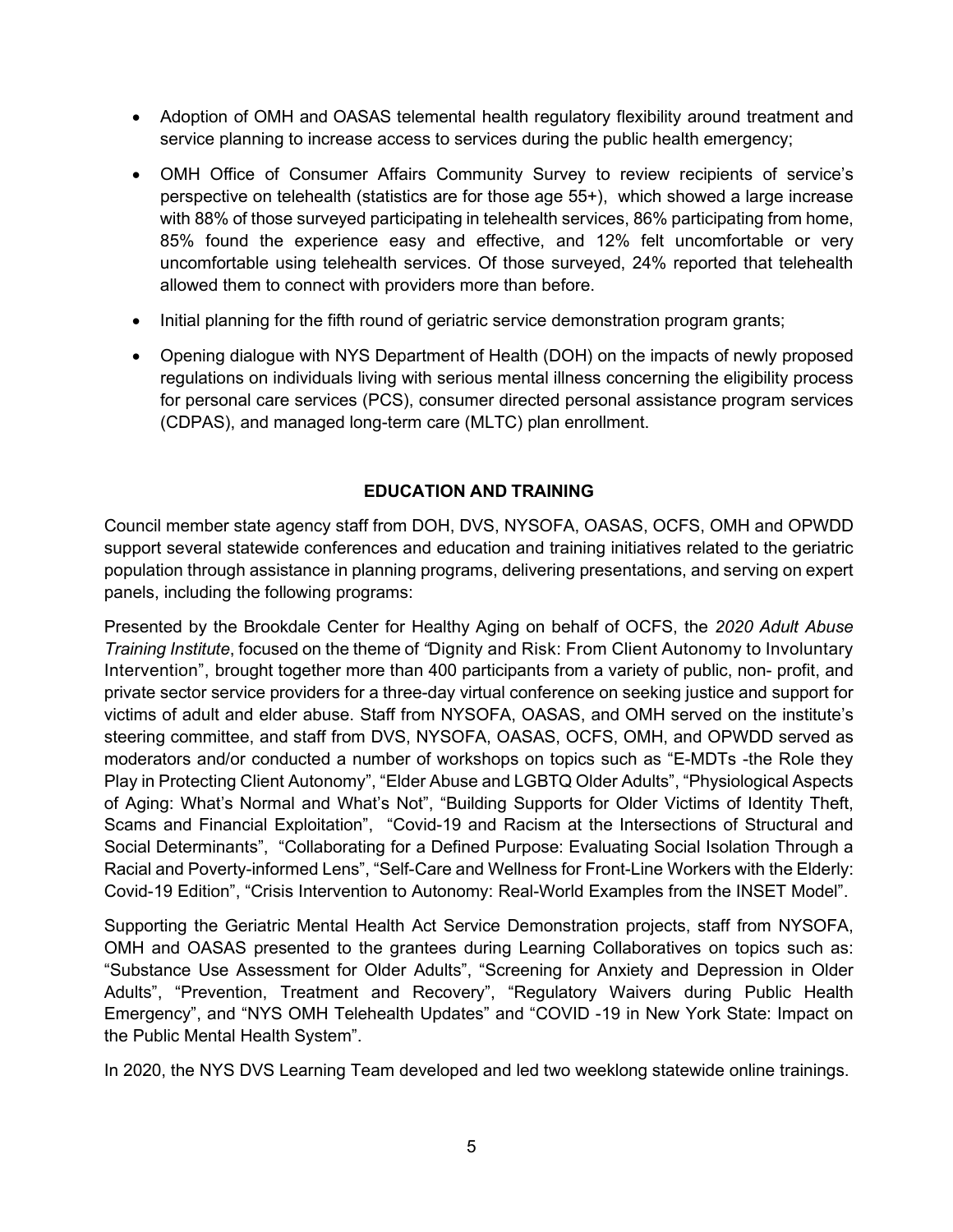## **OMH AGING IN PLACE INITIATIVES**

In 2020, OMH continued to deploy dedicated staff resources to work in long-term care planning with a focus on enabling those with serious mental illness to age in integrated, community settings by efficiently accessing needed long-term services and supports (LTSS). OMH implemented the Long-Term Care Demonstration Pilot Project (LTCDPP) with State-operated residences from Creedmoor (Queens) and Kingsboro (Brooklyn) Psychiatric Centers, OMH supportive housing providers SAIL (South Shore Association for Independent Living) and Heartshare St. Vincent's Health Services, and a certified home health agency Visiting Nurse Services on NY (VNS-NY). Seven individuals were transitioned from State-operated residences to SAIL and Heartshare supportive housing apartments through collaboration on:

- Care Management: health home plus care managers, OMH housing case managers, Assertive Community Treatment (ACT) team members;
- Care Transition Support: OMH Mobile Integration Team (MIT) and Pathways Home critical time intervention;
- Homecare and Nursing: OMH Community Mental Health Nurses, homecare nurses, social workers, home health and personal care aides;
- Physical and Behavioral Health: Primary care physicians and OMH clinic psychiatrists and psychologists.

## **COVID-19 Response for OMH LTCDPP**

Many of the individuals who transitioned from State-Operated residences to independent OMH supportive housing apartments had been in the community for only a few months when New York City became the worst affected area in the United States due to the Covid-19 pandemic. Many of the gaps in services and delays in reactivating entitlements were heightened by the pandemic and services were adjusted to keep participants and service providers safe while maintaining needed wrap-around support. Adaptations and program response to COVID-19 included:

- Securing DSRIP funds for Personal Emergency Response System (PERS) and electronic medication box with reminders (MedMinder) for project participants who were not eligible for these devices or more intensive remote patient monitoring through fee-for-service Medicaid (Medicaid Managed Care enrollment not available until several months post-discharge);
- Use of ACT, HH+ and MIT team wrap-around dollars to pay for food and basic supplies to accommodate slowed processing of SSI activation;
- Coordinated emergency home food delivery for participants through GetFoodNYC;
- Visiting Nurse Services reduced, but continued to provide in-home skilled services to participants as needed, focusing on support for medication changes and management;
- Visiting Nurse Services and Community Mental Health Nurses provided education to participants on COVID-19 risks and symptoms, highlighting the importance of mask wearing and securing masks for participants when needed;
- Increased check-in calls to participants to provide needed support while day programs and clinic visits were reduced or eliminated;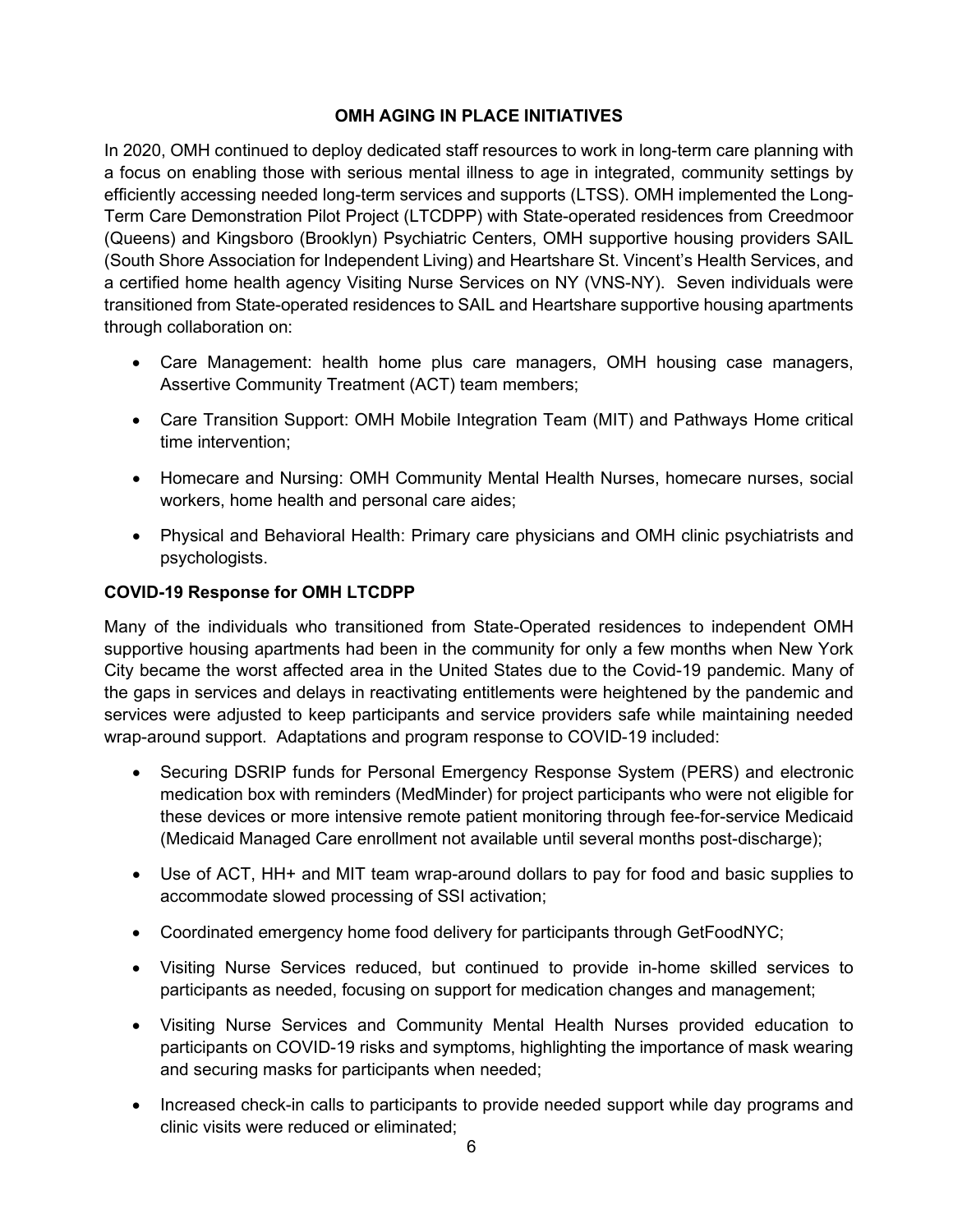• Assistance in applying for free cell phones with no/low-cost data plans through the federal Lifeline assistance program highlighted the importance of access to technology, including education in its use, for participants transitioning to the community who benefitted from close communication and coordination.

## **MSW Internships in Aging Project (IAP) Students Support OMH and NYSOFA Aging in Place Initiatives**

SUNY Albany Master's in Social Work (MSW) students from with a special concentration in aging interned at OMH and NYSOFA working on policy and program implementation efforts designed to foster aging in integrated settings regardless of disability. IAP interns from OMH and NYSOFA began collaborating in December 2020 in a unique rotation offered through Selfhelp's Virtual Senior Center, enabling them to provide face-to-face support to isolated older adults through live streaming platforms.

## **PROVIDING SUPPORT FOR OLDER NEW YORKERS**

NYSOFA, whose mission is to help older New Yorkers be as independent as possible for aslong as possible, is a good example of a state Council member agency with a record of accomplishments and goals addressing geriatric and behavioral health needs in 2020.

## **Pandemic Response**

Older New Yorkers were severely impacted by the COVID-19 pandemic and made up the most fatalities. Due to the severity of the virus and the ease with which it spread, a stay-at-home recommendation was put into place for individuals age 70 and older, and anyone with chronic health conditions who were also immuno-compromised. Millions of older adults stayed home, and the aging service network infrastructure had to change virtually overnight to meet basic needs and to address the impact of social isolation. Programs and services provided in senior centers, social adult day programs and other congregate settings were closed, limiting needed social interactions and access to nutrition and other services. The following were the types of programs and services that were most in demand when the stay-at-home recommendation was issued and most of the aging services network is still operating under this framework, while continuing to provide the services older adults need to remain safe in the community.

## **Pandemic Information, Education and Resources:**

- NYSOFA was a source of accurate information on the seriousness of the virus and the safety protocols for individuals and service deliverers. This became a priority as people received inaccurate information that placed individuals, their families, and their communities at risk.
- NYSOFA launched the only tool in the country, the New York CV19 CheckUp, that evaluates an individual's risks associated with COVID-19 based on their life situation and individual behavior and provided real-time recommendations and resources to reduce those risks. <https://newyork.cv19checkup.org/>
- NYSOFA and the aging services network worked tirelessly to provide accurate information on the efficacy of the vaccines and worked to get older adults appointments, transportation, document verification, etc. to get shots in arms. The network led the way in getting home-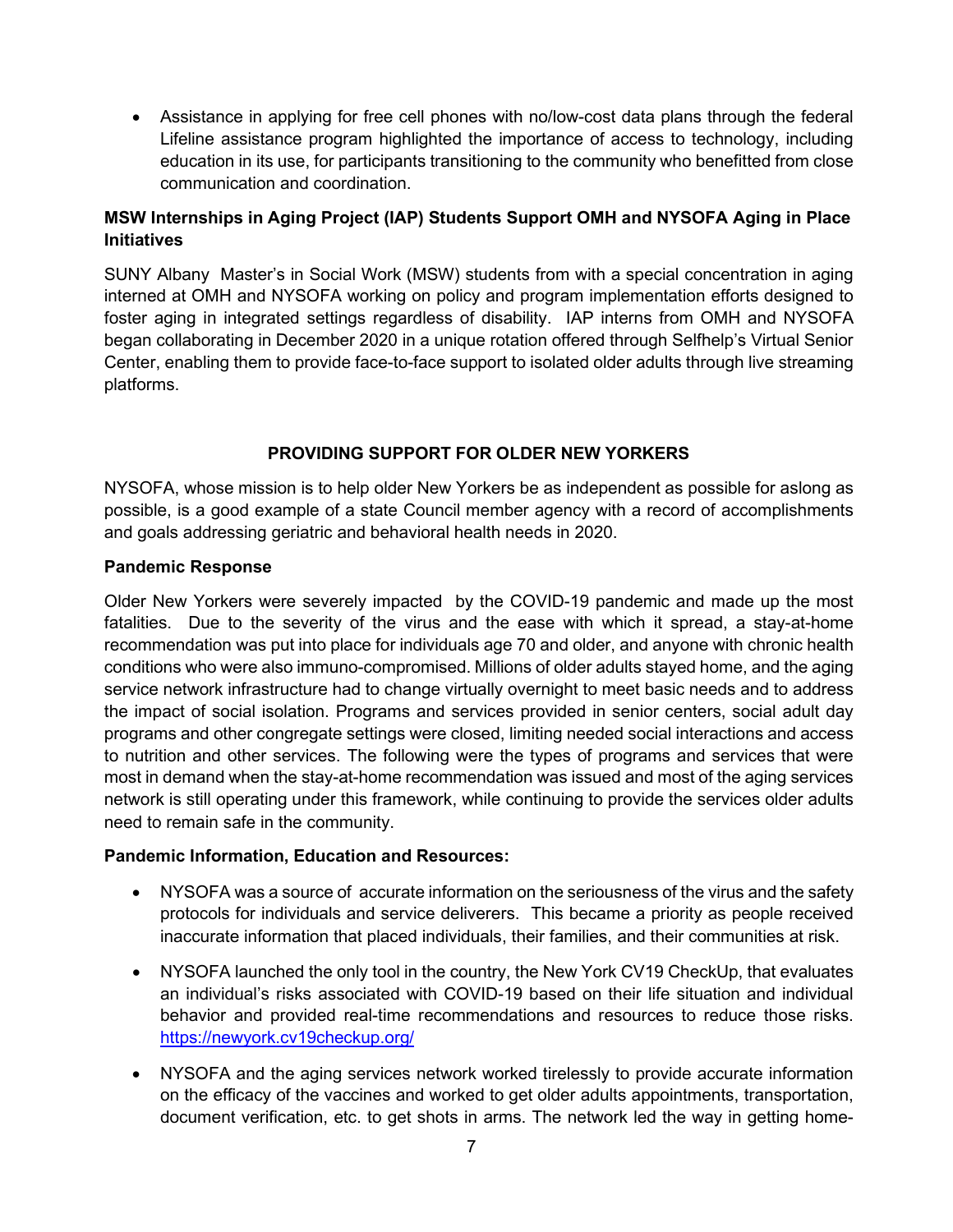bound older adults in-home vaccinations.

## **Primary Service Adaptations During Pandemic**

In addition to the 20+ traditional services and supports offered in communities throughout New York, several immediate needs rose in priority, including:

- Home delivered meals The aging network saw an increase of between 75-100% in demand for meals. Because our network of over 800+ senior centers and congregate meals sites were closed, all meals had to be either hand delivered to the home or through a "grab and go" program that was implemented statewide. We were able to use our federal and state flexibility to purchase emergency meals on behalf of the network which reduced cost, using the states purchasing power.
- Groceries and supply deliveries Many older individuals staying at home needed groceries and other supplies delivered to their homes. The network of aging professionals worked with food outlets to expand their delivery services if they had them, worked with stores to establish a delivery service, or shopped and delivered groceries on behalf of an older adult to help them meet basic needs, avoid going out and slow the spread of the virus.
- Medication deliveries The network of aging professionals worked with local pharmacies to either establish or expand their prescription delivery services so that older adults could access the medications they need. Where delivery service was not available, network staff delivered prescriptions directly to their customers.
- Transportation to critical services The pandemic did not stop the need to get to medical appointments, and aging services staff stepped up to provide transportation.
- Combating social isolation Isolation and depression among older adults was a public health problem prior to the pandemic and increased during the pandemic with the stay-at-home order and the closure of facilities that provide services as well as social engagement through face-to-face contact. The network of aging professionals developed phone trees, wellness checks and expanded the use of technology to connect individuals to their loved ones, as well as developing platforms to engage individuals in lifelong learning, including classes based on their interests, as well as teaching how to use common technology and devices to stay engaged and enhance friendships and connections.
- Identifying and addressing elder abuse and scams The stay-at-home order and closure of community programming impacted the ability to identify the physical signs and symptoms of elder abuse and neglect. The network of aging professionals expanded outreach and education to encourage the public to check in on their family, friends, and neighbors to keep them safe Further, many older adults were and continue to be targets of scams, capitalizing on their isolation. These came in many forms such as charity scams, relief check scams, or phone calls, emails, or texts from what appeared to be legitimate public and private companies and organizations to click on links that would install malware and other viruses on their devices to defraud them.

## **Flexibility**

NYSOFA was operating under a federal and state disaster declaration that allowed for flexibility in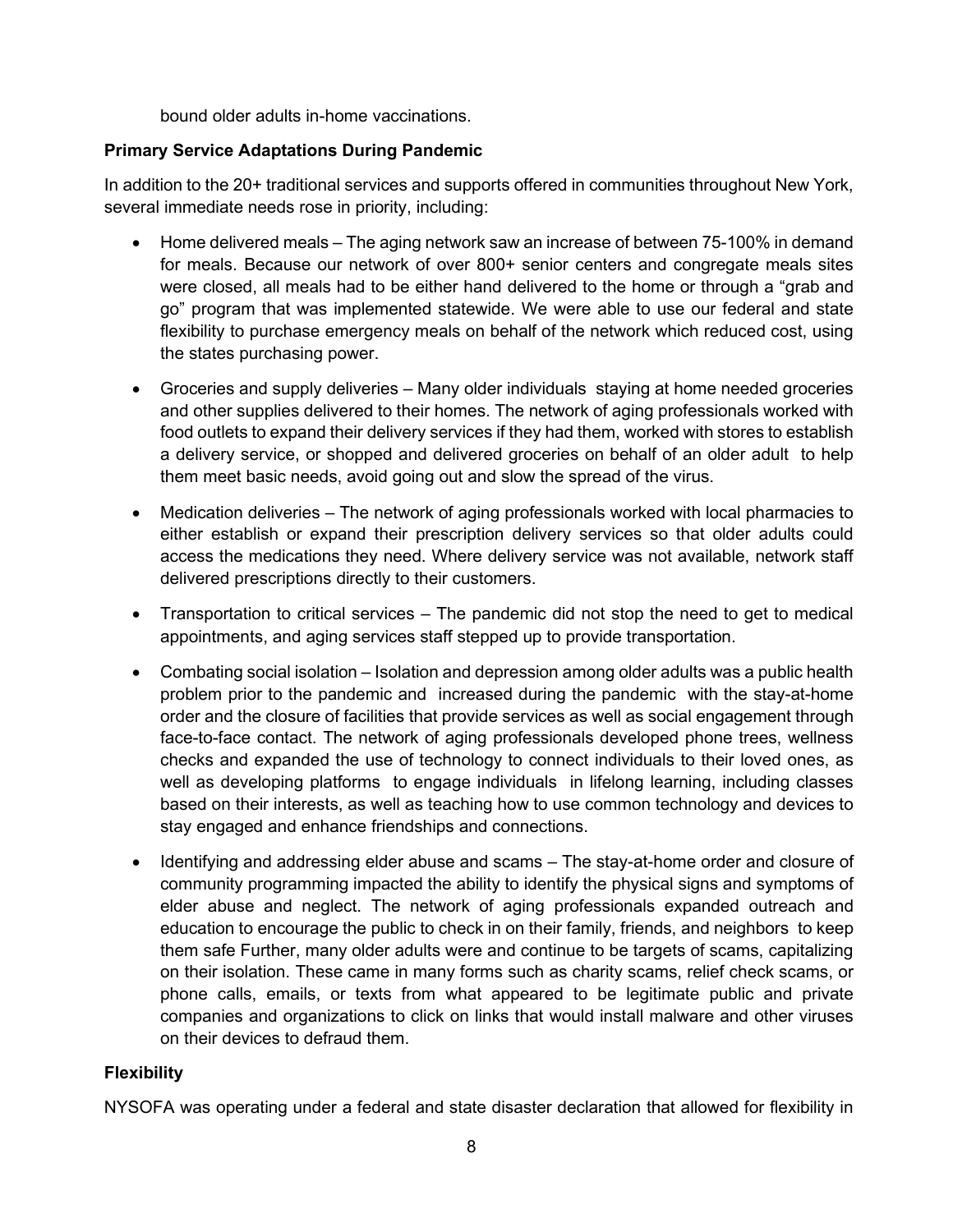funding to be able to meet locally determined needs, ideas, and innovations. These flexibilities recognized the local, regional, and state differences and allowed the network of aging professionals to be creative in how they meet a spiking service demand and allowed for innovation to meet those service demands, and other emerging needs generated by the public health emergency. These innovations, particularly around combating isolation, included expansions of our animatronic pet project, expansion of web-based connectivity platforms and user technology literacy assessment and education, landline outreach for those unable to use technology-based platforms, pushing out OMH's Mental health helpline

#### **Other Innovations in 2020**

• Home Share Replication

NYSOFA is working with two communities to replicate the successful Vermont Home Share Program that links older individuals interested in sharing their home with an individual looking for a home. While many get into these arrangements for economic reasons, data clearly shows that both the older adult and the individual benefit from the reciprocal arrangement with such gains as increased socialization, task assistance and mutual support.

• GoGo Grandparent

This service was launched to provide an additional transportation option throughout New York State. The service provides an opportunity for older adults to engage in the gig economy by becoming drivers for their peers. This model uses trained drivers who understand the issues older adults face to provide door-to-door transportation.

• TCare/CaringWire/ArchAngels Pilot

NYSOFA is working with several innovative technology platforms that help caregivers reduce stress and link to community resources. These platforms help to assess a caregiver's stress intensity level, develop a care plan, and link to local support services that help them continue to provide care for their loved one in the community and avoid more costly and high intensity care in the clinical environment.

• FEMA Nutrition and Restaurant Project

NYSOFA worked with DHSES and FEMA to successfully apply for emergency meal funding given the large increase in demand. NYSOFA will continue to work with the county Offices for the Aging to expand the restaurant program that allows federal and state funding to be used to purchase meals for older adults at restaurants, continuing to meet nationally recognized nutritional standards.

• Council on the Arts Pilot

NYSOFA partnered with the NYS Council on the Arts and Lifetime Arts to bring professional artists into the homes of older adults via technology platform. Arts and culture are important to many people, and this program helped connect professional artists and older adults with an interest in the arts.

• Virtual Senior Center & Get Set Up

NYSOFA worked with the Association on Aging in New York to launch two platforms that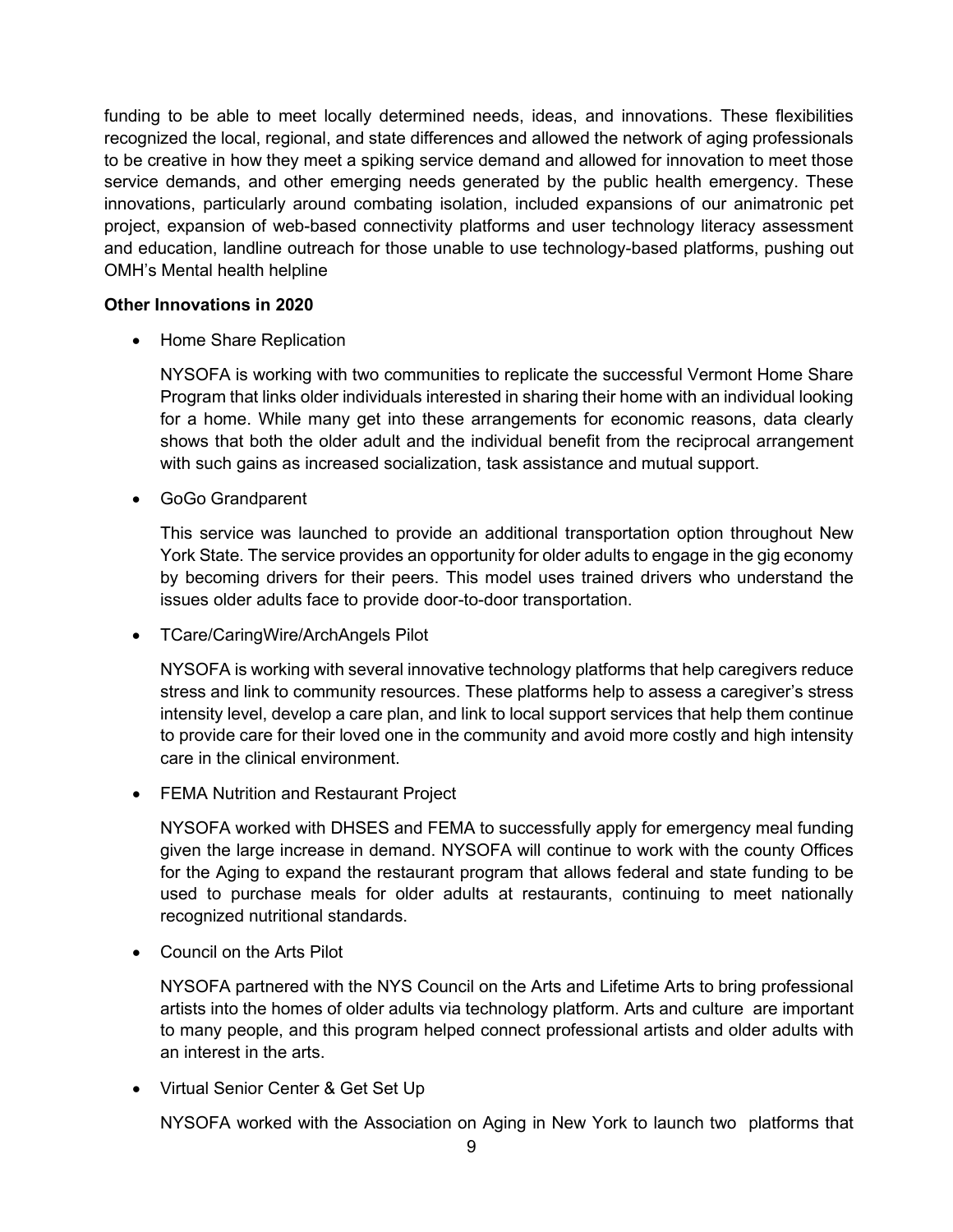offer a variety of virtual classes and programs in the home. One platform is successfully being piloted in 10 counties and NYSOFA has purchased 50,000 classes on behalf of older adults. Combined, there are more than 13,000 older adults utilizing the platforms that offer more than 600 different classes.

• Technology Support – Tech assessment

Given the expansion of technology, telehealth and programs and services being delivered using technology, NYSOFA added a technology screen to the comprehensive assessment tool so that individuals who can afford, use, or be taught to use technology can be immediately linked to the variety of programs and services that are now offered electronically. Individuals who cannot or choose not to use technology can be served in a traditional way.

## **Age-Friendly Planning Grant Program**

NYSOFA, in partnership with DOH, DOS, the Health Foundation of Western and Central New York, the New York Academy of Medicine, and AARP, funded [planning grants](https://aging.ny.gov/news/new-york-state-office-aging-department-health-and-department-state-announce-award-recipients) awarded to 14 counties in 2019 to help communities across the state incorporate healthy, age-friendly community principles into all relevant policies, plans, ordinances, and programs.

In 2020, NYSOFA worked to expand the replication of Executive Order 190 to 5 more counties, to build features of livable communities into the county planning and procurement. Executive Order 190 requires all state agencies to incorporate age-friendly health objectives from New York State's Health Prevention Agenda and the American Association of Retired Persons (AARP)/World Health Organization (WHO) domains of livability into their planning, procurement, procedures, and policies.

#### **Animatronic Pet Pilot to Combat Social Isolation**

In 2019, New York State became the first state in the nation to test the use of animatronic pets with isolated community-based older adults. New York piloted 60 Joy for All Companion Pets (30 cats and 30 pups) with socially isolated older adults living at home in 12 counties across the state: Broome, Cattaraugus, Clinton, Essex, Franklin, Lewis, Livingston, Onondaga, Orleans, Schuyler, St Lawrence counties; and the City of New York. In partnership with the Alzheimer's Association of Northeastern New York, pilot participants were identified using a 6-item [loneliness scale.](https://www1.nyc.gov/assets/dfta/downloads/pdf/about/dejong_gierveld_loneliness_scale.pdf) Animatronic pets are often used to assist people with Alzheimer's disease and other dementias as a form of calming pet therapy, but data has shown that using pets to decrease social isolation is [highly successful](https://www.mynbc5.com/article/robotic-pets-could-be-solution-to-social-isolation-depression-in-older-adults/27312491) – 70% of the pilot participants reported a decrease or significant decrease in feelings of social isolation after one year.

In 2020, NYSOFA expanded on the original pilot and purchased and distributed more than 2,500 pets to isolated older adults. In addition to New York's project, many other states followed New York's lead and replicated the program. One study from Alabama showed that engagement with the pets increased each month for a one-year period, clearly demonstrating that the bond with these pets and their use for comfort and connectivity increased over time. NYSOFA received a statewide award and recognition, voted on by our peers, by the New York State Technology Enterprise Corporation (NYSTEC) for Population Health Innovation Summit session on Targeting the Effects of Social Isolation.

## **Villages Technical Assistance Center**

In 2019 NYSOFA and the Albany Guardian Society partnered to create the first-of-its-kind Villages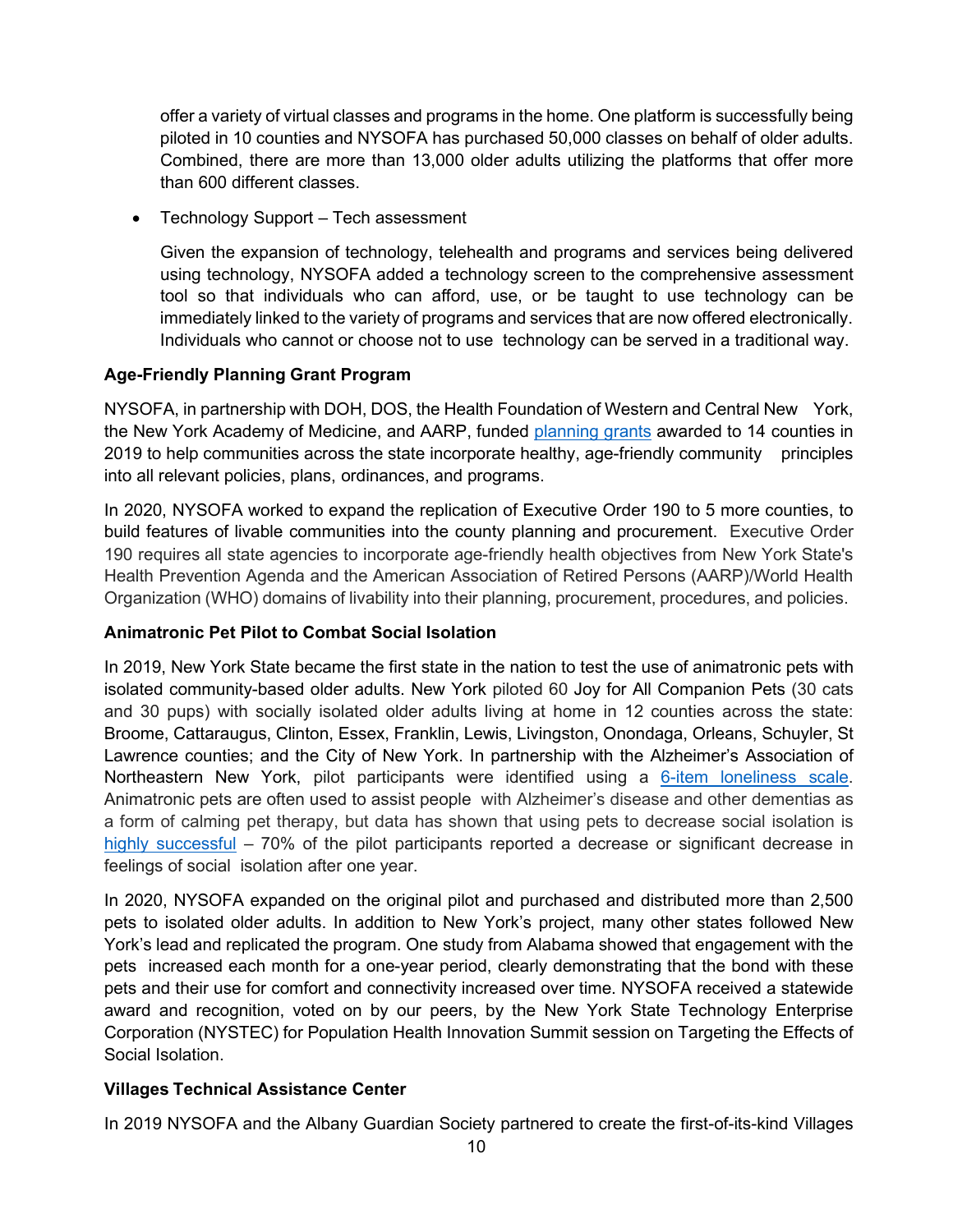Technical Assistance Center [\(VTAC\)](https://crvillages.org/home-2/) to support and expand the Village movement in New York State. The Village movement is based on the idea of "neighbors helping neighbors" to make it possible for older adults and those with physical and/or behavioral health challenges remain independent in their homes. Villages are membership-driven, grassroots, nonprofit organizations run by volunteers and/or paid staff that coordinate access to a variety of services.Residents, typically age 50 and older, form a non-profit membership organization to provide access to services that make it possible for them to age in place. Services usually include transportation, grocery shopping, meals, personal care, home health care, light home maintenance and repair, technology assistance, education, and social activities. With additionalVillages in development, there are currently more than 19 of them in the state and 200 in the country. NYSOFA continued its support for the VTAC in 2020 and is currently working with communities to finalize readiness reviews to help get their programs operational.

#### **Online Training Academy**

New York is the first state in the nation to offer validated, skills-based, online certificate programs and training for case managers and other practitioners serving older adults and persons with disabilities. The training is delivered in partnership with Boston University's Centerfor Aging and Disability Education and Research.

Changes in the fields of health and long-term care have rapidly evolved to address challenges faced by a growing number of older adults and others unable or needing assistance to performbasic activities needed to live independently. New models of health and mental health care delivery that shift the balance towards community-based services, stronger integration of LTSSwith primary and acute care, and improved cooperation between aging and disability networks all signify the magnitude of the policy and service developments. Developing a qualified, adaptable, and sustainable workforce within the aging network to support and coordinate services to older adults and younger adults with disabilities is a critical public policy challenge.

#### **Highlights of NYSOFA Goals for 2021**

- Working with OMH and DOH on an aging and mental health anti-stigma campaign.
- Expanding the use of automated companion pets.
- Significantly increasing behavioral health screenings through the state's expanded and enhanced "No Wrong Door" service access.
- Strengthening relationships between local area agencies on aging and behavioral health care providers to increase referrals for treatment.
- Recruitment and awareness campaign to increase capacity and rides through GoGo Grandparent, a ride hailing service for older adults.
- Expansion of technology platforms and solutions for older adults to stay connected
- Linking caregivers to mental health services as the pandemic has had a significant impact on depression, anxiety, COVID-induced trauma, and suicidal thoughts.
- Engaging businesses to better understand and assist working caregivers by distributing the Caregivers Guide for Business and distributing surveys to better understand working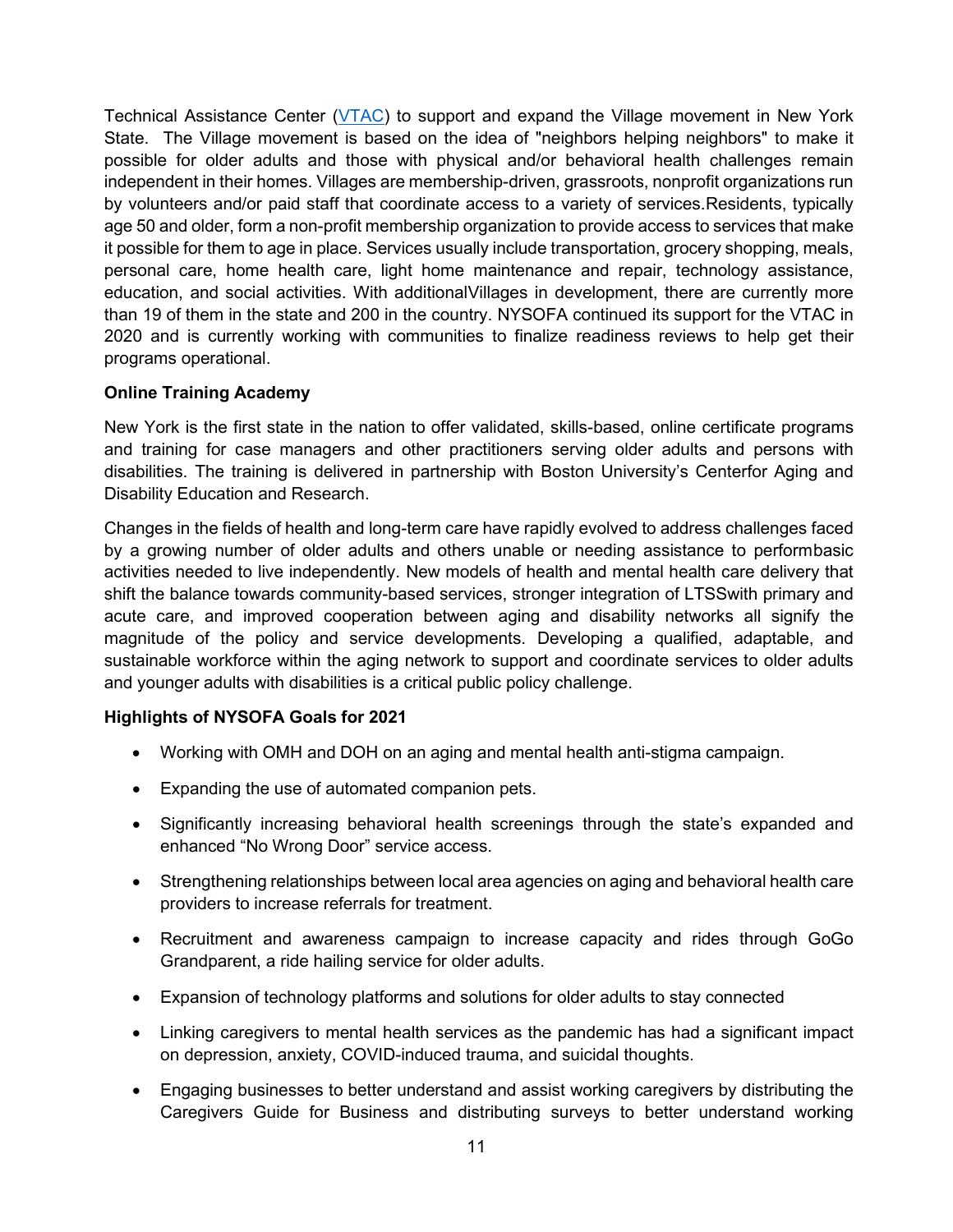caregivers, their experiences and support needs.

## **SERVING NEW YORKERS WHO SERVED**

Created in 1945 and renamed in 2019 as the Division of Veterans' Services, DVS is the state agency whose mission is to provide quality support, advice, and advocacy for New York State veterans, service members, and their families by helping them obtain the state and federal benefits they earned due to their military service.

The New York State Division of Veterans' Services (DVS) advocates on behalf of New York's veterans and their families, as individuals and as a group, to ensure they receive benefits granted by law for service in the United States Uniformed Services.

The DVS provides free benefits advising. Experienced and dedicated advisors — each a veteran work in a network of field offices across the state and offer veterans and their families professional help to resolve social, medical, and economic matters. More than half of the state's veterans are older adults age 65 or older.

## **Restoration of Honor Act**

In 2019, the Restoration of Honor Act was signed into law in New York State. The Restoration of Honor Act authorizes DVS to restore access to State Veterans Benefits to veterans with an Other-Than-Honorable Discharge (OTH) or a General Under Honorable Conditions Discharge due to the following:

- Post-Traumatic Stress Disorder (PTSD)
- Traumatic Brain Injury (TBI)
- Military Sexual Trauma (MST)
- Sexual Orientation
- Gender Identity

In November 2020, the Restoration of Honor Act became effective, and decisions began to be sent out. DVS conducted its own digital campaigns across social media to further inform veterans and their families about the Restoration of Honor Act. Additionally, to spread awareness and gain consensus within the veterans' sphere on this program, DVS engaged in community partnerships with local organizations across the state.

To ensure a seamless implementation process, training to our partner organizations, veterans service organizations, and county partners was conducted prior to the effective date and continues to be made available to any organizations that request one. All state agencies with public-facing staff completed training on the Restoration of Honor Act.

Those who receive an "honorable" for the purposes of state veterans' benefits are able to access over 50 potential benefits and programs that were previously unavailable to them. It also presents the opportunity for DVS staff to assist these veterans with upgrading their official discharge status with the Boards of Military Records for their service branch, creating an opportunity for further lifechanging programs and benefits.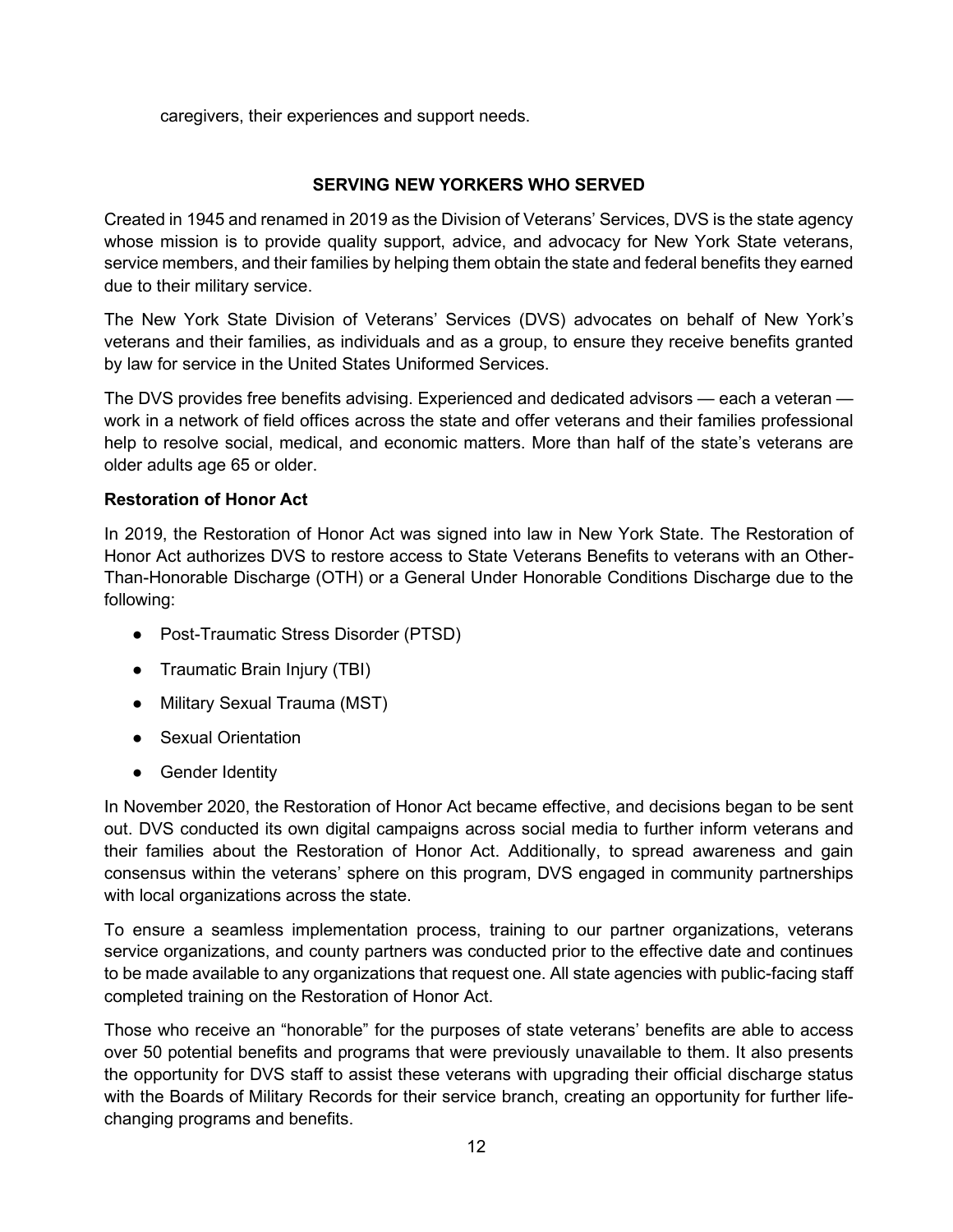## **Continuous Learning Network**

In 2020, the NYS DVS Learning Team developed and led two weeklong statewide online trainings. Over 140 people attended the first of these trainings, with over 160 attending the second. The speakers at these trainings included Chief Judge Margaret Bartley of the United States Court of Appeals for Veterans Claims, Board of Veterans' Appeals Chairman Cheryl Mason, several highly experienced NYS DVS subject-matter experts, and many of the nation's leading attorneys for veterans and their families, including John Wells of Military-Veterans Advocacy, Beth Kubala of the Wohl Family Veterans Clinic at Syracuse University School of Law, Pete Kempner and Jessica Penkoff of Volunteers of Legal Service, Coco Culhane and Melissa Molfetas of Veteran Advocacy Project, Samantha Kubek of the New York Legal Assistance Group, and nationally recognized Elder Law attorney Victoria Collier — all of whom graciously donated their time and expertise to provide these trainings. These trainings covered topics ranging from discharge upgrade appeals to nonservice-connected pension cases to federal education benefits to a wide range of nuances regarding VA disability compensation claims. Also trained were key skills from client interviewing to evidence gathering and synthesis to advocacy writing.

## **Pension Poaching**

Pension poaching is one of the most prevalent problems in the nation affecting older veterans and their family members. Although federal law prohibits anyone from charging a fee for representing a veteran or a veteran's family member in an initial claim for benefits from the United States Department of Veterans Affairs (VA), pension poachers trick veterans and their families into paying fees for these services with enticing public messaging, banking on the notion they will never be reported to federal authorities. This deceptive, predatory practice has been the subject of nationally distributed reports by the VA and the Federal Trade Commission, and leaders within the United States Senate are advocating for national legislation that would address this financially and emotionally damaging problem.

New York has led the national efforts to ensure that pension poachers are not permitted to operate within our state's borders. In 2019, New York enacted the Pension Poaching Prevention Act — Section 349-F of the General Business Law — which remains the strongest anti-pension poaching statute in the United States. The Pension Poaching Prevention Act established a cause of action for New York's Attorney General to prosecute any pension poacher doing business in New York for committing a deceptive act in the conduct of business, trade, or commerce. Additional penalties can be imposed if the victim of the pension poaching is over the age of sixty-five.

Any individual who is the victim of a pension poaching scheme in New York, or any individual who encounters pension poachers in New York, is strongly encouraged to contact SOFA, DVS, or the New York State Attorney General's Office as soon as possible so the Attorney General's Office can investigate this situation and prosecute the wrongdoers. Through this vigilance, and thanks to the strong protections of this law, pension poachers will be brought to justice, and businesses thinking about engaging in these deceptive practices toward our state's heroes will be deterred from doing so.

#### **Justice For Heroes**

New York State through the New York State Division of Veterans' Services has also improved access to justice for older veterans and their families through their Justice For Heroes grants, in which five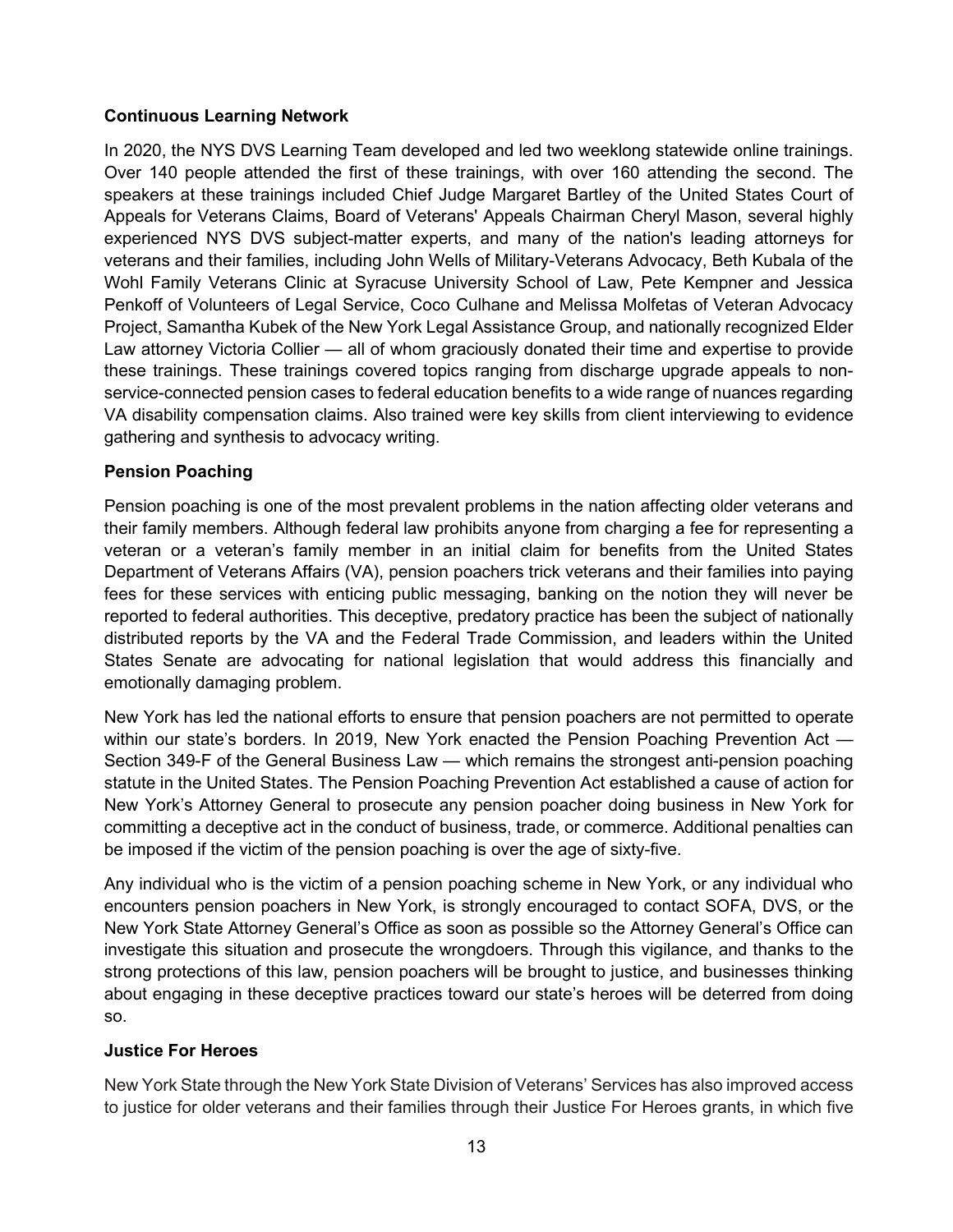law schools — Albany, Buffalo, Hofstra, Syracuse, and Touro — have received \$50,000 apiece for each of the last four years to better address veterans' unmet legal needs. Several efforts launched or augmented by these funds have focused specifically on serving older veterans and their families, a vital component of this work given that the majority of veterans in New York State are over the age of sixty-five.

For instance, Touro Law Center used a portion of their Justice For Heroes funds to establish collaborative programs with their Aging & Longevity Institute and their Veterans' & Servicemembers' Rights Clinic focusing on serving older veterans, including providing a tremendous range of services to veterans who are residents of the long-term care facility at the Northport VA Medical Center. Buffalo Law School's Veterans' Legal Practicum used these funds to establish help desks at VA medical facilities in Buffalo and Batavia, programs they transformed into virtual help desks after the start of the COVID-19 pandemic. Albany Law School's Veterans' Rights Pro Bono Project also established a partnership with VA Medical Center in Albany and set up multiple opportunities for older veterans to receive free legal advice and assistance in a wide range of practice areas, including tax law matters, property law issues, VA benefits advocacy, and the drafting and execution of wills, health care proxies, powers of attorney, and other advance care directives.

Through these projects and other endeavors funded by the Justice For Heroes grant, older veterans and their family members can receive free legal services in a variety of much-needed areas. Additionally, the work funded by these grants serves to educate and inspire the law students who are mentored by highly credentialed faculty members in providing this direct legal assistance, helping to ensure that the next generation of attorneys includes plenty of ardent advocates for veterans and their families, and for older New Yorkers.

## **GERIATRIC SERVICE DEMONSTRATION GRANTS**

#### **Background**

Round Four of the Geriatric Service Demonstration program grants, which are made possible by the Geriatric Mental Health Act, concluded its fourth year of operation in December 2020. The *Partnership Innovation for Older Adults* (PIOA*)* project comprises eight awards totaling

\$9 million over the five-year grant period. The PIOA projects created local "triple partnerships" of mental health, substance use disorder, and aging services providers to innovatively address the unmet needs of older adults with behavioral health issues.

Each of the service demonstration projects was required to outreach and serve the target population of older adults (age 55 or older) whose independence, tenure, or survival in the community is in jeopardy because of a behavioral health problem. In addition, each partnership project was to:

- Identify at-risk older adults in the community who are not connected to the service delivery system or who encounter difficulties accessing needed services;
- Mobile Outreach and Off-site Services are used to assess unmet needs for behavioral health and aging services – as well as unmet needs related to areas such as physical health, cognition, social isolation, self-neglect, abuse, housing, financial; resources/benefits, and legal issues – and connect them to needed services;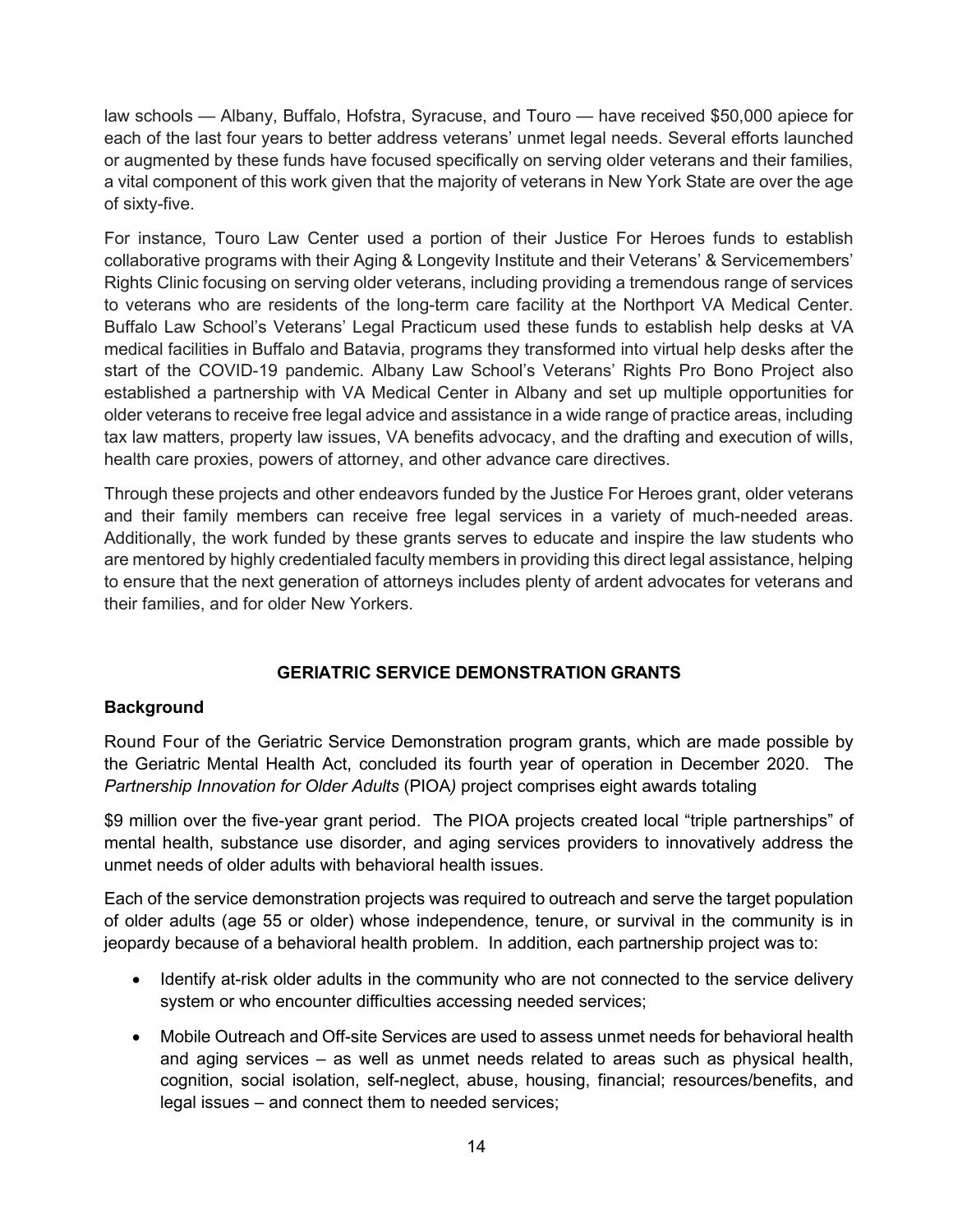- Link individuals to behavioral health services and home and community-based, non-medical, aging support services to meet their needs.
- Utilize one or more technological innovations to better serve the target population and innovatively address the unmet needs of the target population. In 2020, due to the need for social distancing during the COVID-19 public health emergency, the expanded use of technology (telephonic and telehealth services) became critical to maintaining service connection and providing supports to older adults in the community.

#### **Geriatric Service Demonstration Grantee adaptations to COVID-19 in 2020**

The COVID-19 public health crisis has highlighted the severe impact of health care access disparities and the social determinants of health (SDOH) on underserved racial and ethnic minorities and other vulnerable populations, including older adults with behavioral health conditions. The public health emergency compounded the risk for social isolation, increased anxiety and depression, and increased substance use among older adults. The PIOA's flexible design enabled the Partnerships to respond to both urgent and emerging needs of older adults in their communities. As older adults are most at risk for severity and mortality from COVID-19, the PIOA programs were able to shift their service model from primarily face-to-face service delivery in the community to the use of telephonic communication and telehealth platforms, all while maintaining, and sometimes increasing, contact with program participants. Food insecurity quickly became a critical need as many older adults who participated in Senior Center meals, received home delivered meals or used public transportation for shopping were unable to access these services. The Partnership members quickly redeployed staff and resources and used existing relationships and service connections between aging services and behavioral health service agencies to provide for the wholistic needs of their project participants.

## **Project Descriptions and COVID-19 service adaptations:**

*Central Nassau Guidance & Counseling Services'* triple partnership includes the Family & Children's Association (FCA) and the Nassau County Office for the Aging, with each of the three agencies responsible for delivering a specific set of services county-wide. Their program, calledthe "Link-Age Project," is designed to identify the need for services and utilizes care coordination to connect older adults to a range of supports delivered by more than 75 collaborative agencies in Nassau County.

- FCA staff previously assisting clients with household chores transitioned to shopping and delivering food to reduce food insecurity;
- Provided clients with gift cards to local restaurants, assisted with pick-up and delivery of purchased meals;
- Shifted to all virtual services (assessment and counseling) using free and/or no-cost telephone and online video platforms, provided technology education and support to reduce social isolation;
- Increased online presence and outreach to inform community of continued resource for referrals and services;
- Increased check-in calls with former and current clients;
- Nursing staff increased follow up calls, and assisted with prescription delivery and renewal;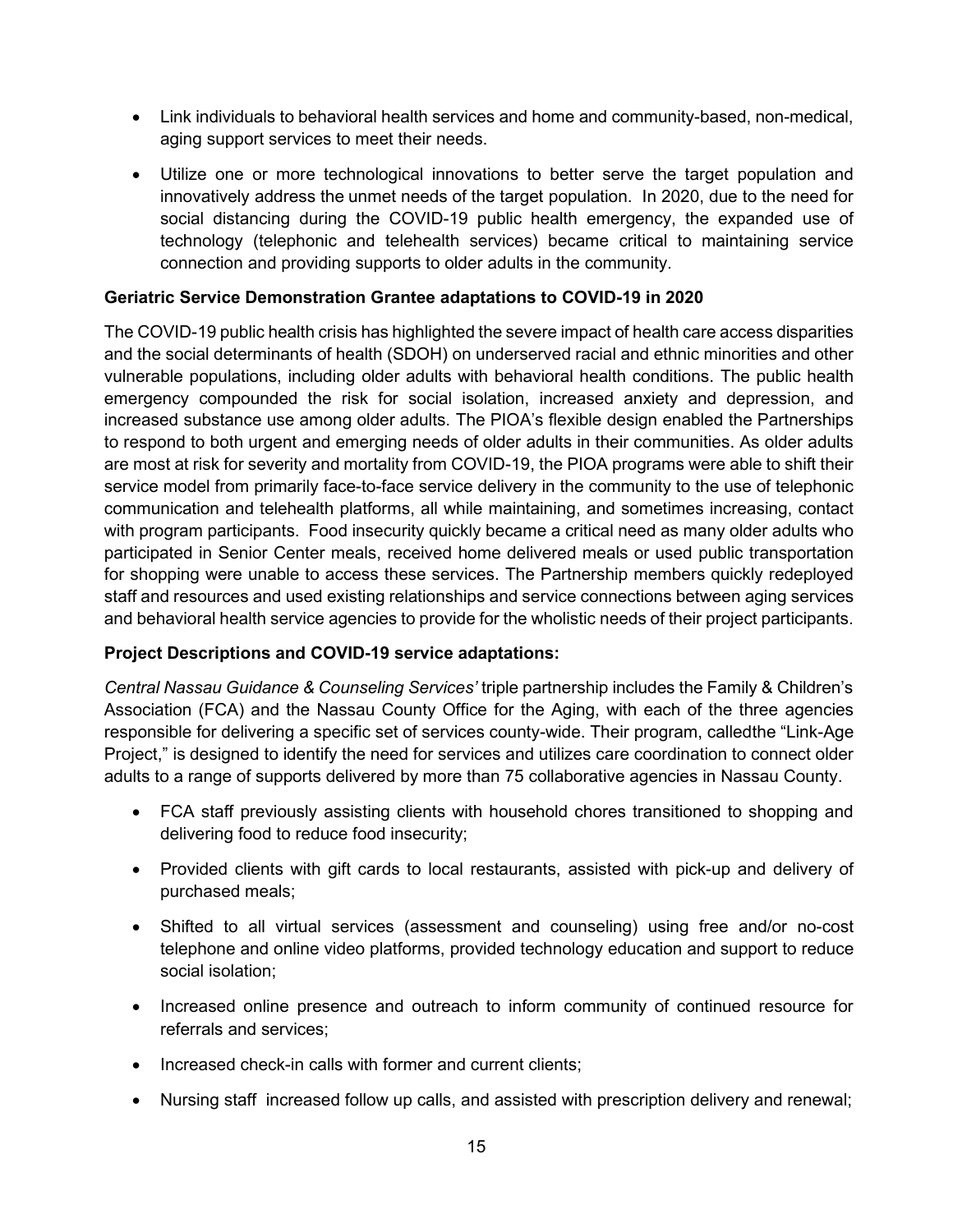• Clients were provided PPE, COVID education, connected with vaccine access and scheduling.

*CoveCare Center's* triple partnership project, called "Senior Partnership Services," includes the Putnam County Office for Senior Resources and the National Council on Alcoholism & Other Drug Dependencies/Putnam. Providing care management, behavioral health treatment, and recovery coaching for older adults, most services are delivered on-site in the homes of seniors or elsewhere in the community to support aging in place.

- Increased check in frequency to active and participants discharged within past 30 days;
- Increased monitoring for symptoms of depression, anxiety, and stress;
- Assisted with linkages to access food, medicine, PPE, and cleaning supplies;
- Increased connection to community-based services and supports specific to COVID response.

The goal of *Family Services of Westchester's* triple partnership, which includes the Westchester County Department of Senior Programs and Services and the Lexington Center for Recovery, isb reduce the isolation and decline that can accompany untreated behavioral health and unaddressed aging issues. Their program provides mobile outreach and behavioral health services and utilizes a model telehealth intervention program.

- Shifted to telephonic and telehealth screening, assessment, and psychotherapy visits;
- Access and engagement improved. Participants preferred telephonic contact vs. face-toface visits due to safety concerns;
- Modified Ride Connect service to "Shop and Drop" grocery shopping program;
- Modified TIPS Program Senior electronic medical follow up program. Added "TIPS in Touch" program – telephone follow up calls by student interns to older adults to reduce social isolation;
- Caregivers Coaching Program telephonic support and Increased use of social media to inform community of services.

*Flushing Hospital Medical Center's* partnership, which includes the New York City Department for the Aging (DFTA), provides culturally and linguistically competent behavioral health and aging services for a population of older adults in a community-based senior center in Flushing, New York. The population consists of Chinese speaking older adults; many have unmet behavioral health needs thatput their independence, tenure, or survival in the community at risk.

- Shift to Telephonic and telehealth screening, assessment, and psychotherapy visits;
- Providing group support through telehealth platform –triage based on need;
- Partnered with DFTA, providing home delivered meals and outreach to individuals who would usually engage in Senior Center meals and activities;
- Started outreach to discharged service users, and increased check in with current participants to reduce social isolation.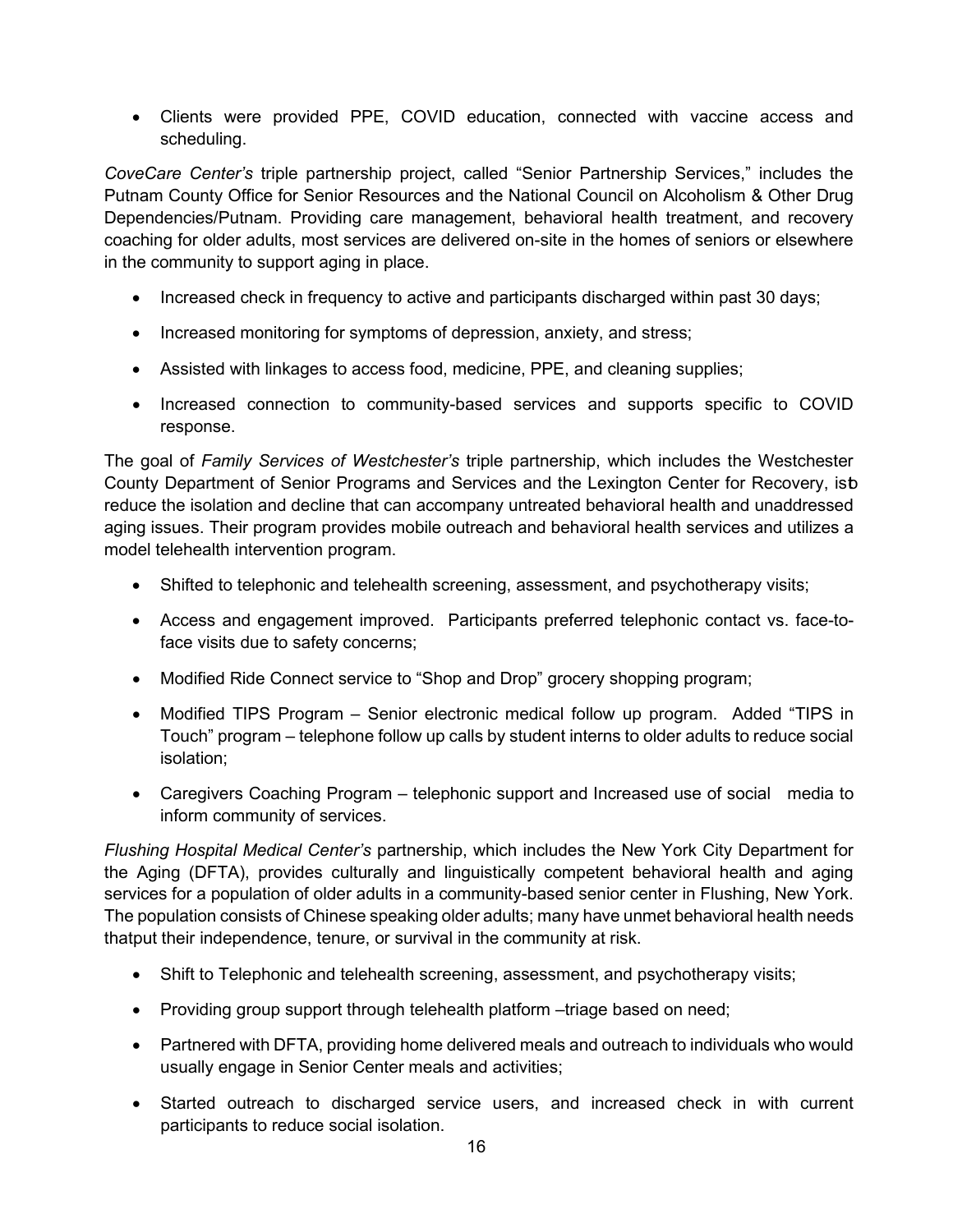The *Institute for Family Health's* triple partnership includes the Ulster County Office for the Aging and Step One Child & Family Guidance Center Addiction Services. Their program utilizesmobile outreach to engage older adults who are not connected with the county's traditional behavioral health and aging services and provides care navigation and behavioral health and aging services to older adults to increase access to services and reduce barriers to engagement in services.

- Shift to Telephonic and telehealth screening, assessment, and psychotherapy visits;
- Providing technical support to participants to develop new technology skills;
- Increased outreach to participants due to remote work and lack of travel time needed;
- Redeploying OFA senior center staff to deliver cooked food and pick up/delivery of frozen meals, grocery shopping services;
- Encouraging/teaching participants to use patient health portal to maintain access to healthcare.

The "Niagara Partnership for Healthy Aging," includes the *Niagara County Department of Mental Health'*, the Niagara County Office for the Aging and Northpointe Council. Its focus is on creating a strong, connected network of behavioral health and aging services providers and leveraging other existing supports to meet the needs of at-risk older adults in Niagara County, helping them not only remain safe in the community but also flourish.

- Shifted all in-home counseling and case management to telephonic support; to assist with emotional stability, connection to needed resources, reduce social isolation;
- Adapted modality of treatment as requested, people prefer shorter check-in calls to longer counseling sessions as many do not have access to Wi-Fi or smart phones;
- Niagara county website updated regularly to inform public of resources during COVID-19;
- Linkage to Aging partner's home-delivered meals; the Niagara County Office for the Aging has partnered with FeedMore WNY.

The *Onondaga County Department of Adult & Long-Term Care Services* and its partners, Liberty Resources, Aurora of Central New York, and Helio Health are expanding services for adiverse population of older adults. Called the "Senior Health and Resource Partnership (SHARP) Project," the program seeks to increase the integration of aging and behavioral health services while addressing barriers to accessibility such as limited English language proficiency,cultural mores, poverty, cognitive and physical impairments, perceived shame, and isolation.

An important addition to the services offered through SHARP, Aurora of Central New York offers specialty services to deaf and hard of hearing individuals, and those with visual impairments.

- Played an active role in the county's emergency preparedness response related to adult feeding, nursing, and mental health needs;
- Increased outreach to community making new contacts and connecting older adults to project services through telephonic and video platforms (as available).

The *Orange County Department of Mental Health's* triple partnership includes Catholic Charitiesof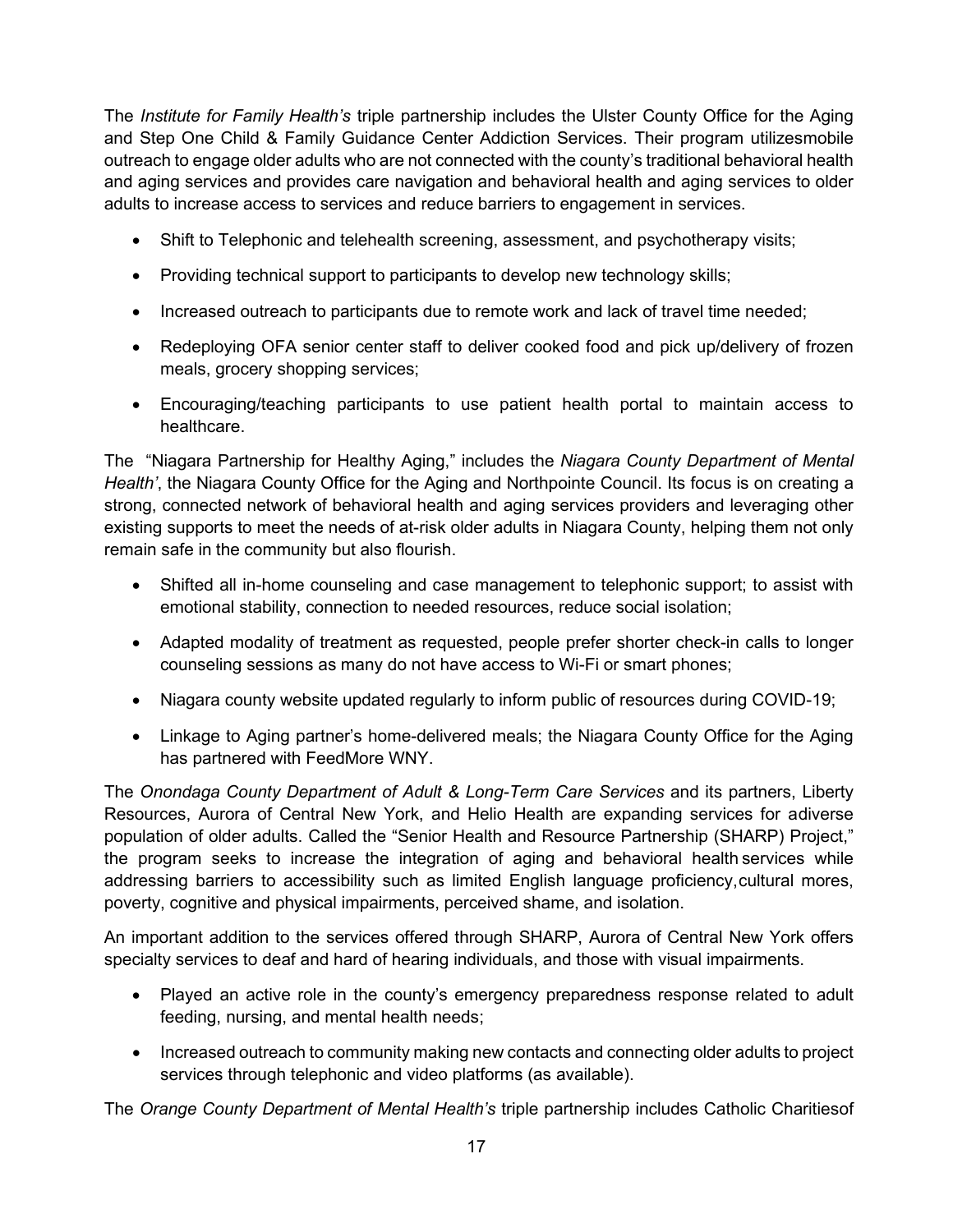Orange County and the Orange County Office for the Aging. Their program, called the

"Welcome Orange Geriatric Initiative (WOGI)," offers older adults behavioral health assessmentand treatment services and linkages to existing aging and other community-based services.

- Telephonic and telehealth screenings, assessment, and psychotherapy visits;
- Partnered with O.C. Crisis Call Center and OFA to increase access to home delivered meals and community food resources;
- Increased use of social media for outreach to community members and providers.

## **Grant Evaluation**

OMH staff in the Office for Population Health and Evaluation (formerly the Office for Performance Measurement and Evaluation) continue to collect and review data reported by each of the geriatric service demonstration projects to inform and support their efforts and to conduct implementation and outcomes evaluations of their work. The *Partnership Innovation for Older Adults* (PIOA) Mid-Grant Evaluation Report" was completed in December 2019 and showed the many ways the project has been effective in both providing and improving services to the older adult population. This work continued in 2020 during the public health emergency by further reducing service silos and increasing integration between the mental health, substance use disorder and aging supports service providers. As the critical need to provide services in innovative ways increased during the public health emergency, community networks were strengthened, and new connections and relationships were developed to meet the needs of older adults in New York State. Round Four of the Geriatric Service Demonstration projects will conclude in December 2021, and a final grant evaluation report, to be completed in early 2022, will provide insight into the development of service delivery models that meet the needs of older adults and identify gaps in the community system of care.

## **Grant Project Support**

OMH staff in the Division of Adult Services' Bureau of Program and Policy Development continued to provide ongoing program operational support for the grant projects in 2020. Withresponsibilities for assigned projects that include on-site and off-site consultation and projectoversight, they also approved contract work plans, monitored contract deliverables, reviewed requests for program and/or budget changes, worked with OMH field office staff, facilitated communication with others at the agency, served as grant project advocates, and helped troubleshoot and problem solve with and on behalf of the grantees.

OMH staff also worked closely with contract staff responsible for the operation of New York State's Geriatric Technical Assistance Center (GTAC), established by OMH in 2012 to provide programmatic and fiscal training and technical assistance for the geriatric service demonstration program. Staffed by the National Council for Behavioral Health, GTAC's work with the *Partnership Innovation for Older Adults* projects in 2020 included:

Although on-site visits from GTAC and OMH staff to the PIOA grantees were not possible due to 2020 COVID-19 travel restrictions, GTAC and OMH were able to rapidly pivot to "virtual" site visits, Learning Collaboratives, and coaching calls with each grantee. Learning Collaborative meetings were held in December 2019, and September and December of 2020. The Learning Collaboratives focused on peer to peer sharing and presentations to educate or support their work on project goals,